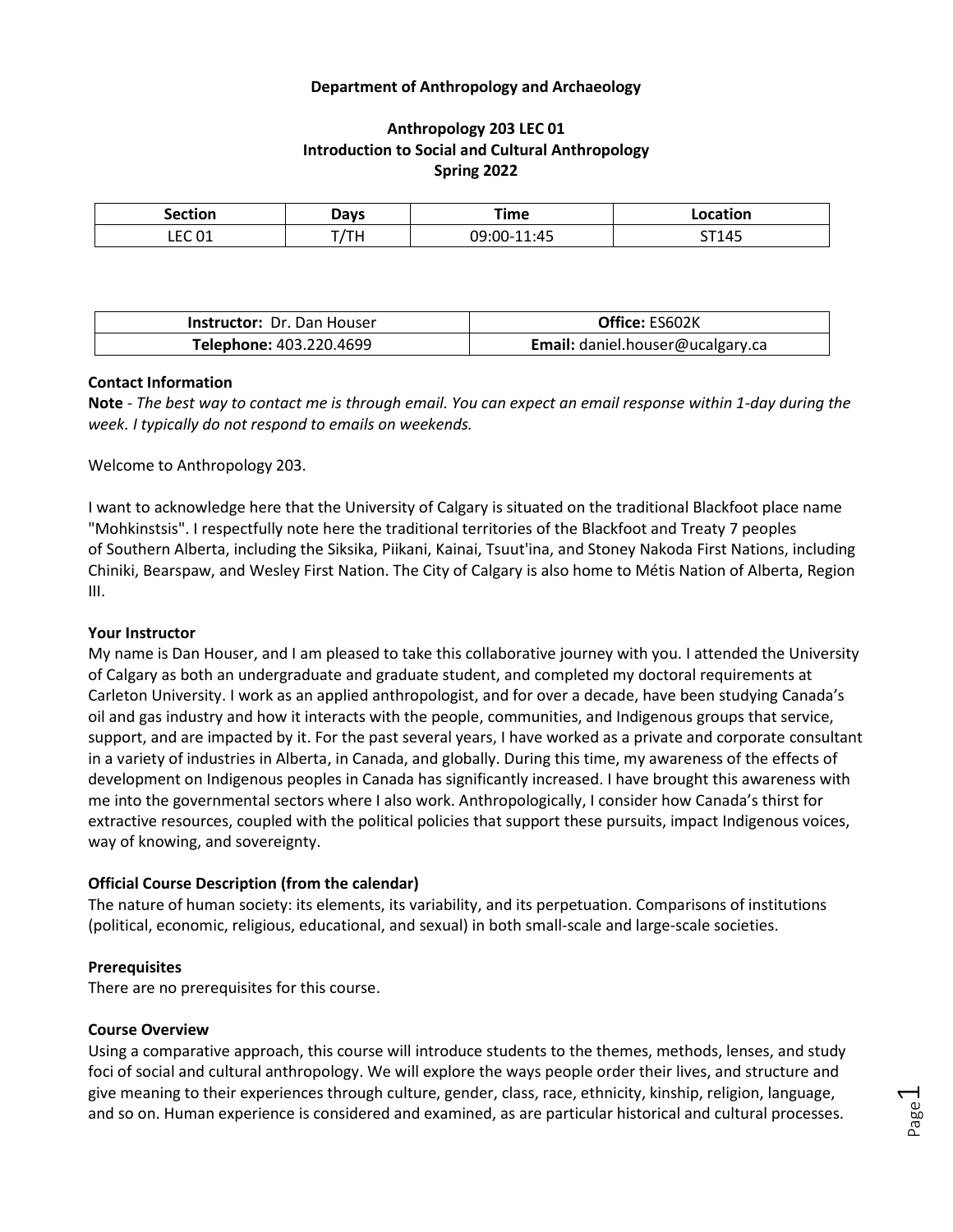Students will note that the course places focus on the power of culture in shaping our lives and worlds.

# **Course Objectives**

Upon completing the course, students should be able to:

- 1. Show a basic understanding of the concepts, theories, methods, and central issues of cultural anthropology that will form the basis for future studies in cultural anthropology and the social sciences generally
- 2. Apply anthropological principles, methods, and concepts to critically think about cultures and societies
- 3. Demonstrate an appreciation of the social and cultural diversity resulting from the variety of ways people around the world have organized their lives and given meaning to their environment and their experiences
- 4. Understand and indicate the links between the individual, their social world(s), and global processes

# **Required Texts and Readings**

Cultural Anthropology: An Applied Perspective. 2017. Gary P. Ferraro, Susan Andreatta, and Chris Holdsworth. Nelson Education Limited. ISBN: 0176532005, 9780176532000

## **Recommended Readings**

Links to any additional course readings will be made available on D2L.

## **Technology**

Students will need access to a computer and an Internet connection so as to be able to access and view course materials and components (via the D2L shell for the course) and library resources.

## **Grade Weighting**

Details regarding assignment descriptions and weighting are contained in the table below. It is not essential to pass all components of the course in order to pass it as a whole. Please note that the 2 midterm exams and the registrar-scheduled final exam are closed book.

| Percentage | <b>Description</b>           | <b>Overview</b>                                          |
|------------|------------------------------|----------------------------------------------------------|
| 25%        | Midterm 1 exam - multiple-   | Written in-class on May 17th<br>$\overline{\phantom{a}}$ |
|            | choice/ true and false       |                                                          |
|            | questions                    |                                                          |
| 25%        | Midterm 2 exam - multiple-   | Written in-class on May 31st                             |
|            | choice/true and false        |                                                          |
|            | questions                    |                                                          |
| 50%        | Final Exam - multiple-choice | Registrar scheduled final exam - date to be              |
|            | questions, choice of short   | determined                                               |
|            | answer questions             | Final exam is cumulative                                 |

## **Grading System**

The Department of Anthropology and Archaeology uses the following grading system:

| $\mathsf{A}^+$ | $95 - 100\%$  | B   | $75 - 79.9%$  |     | $59 - 62.9%$  |
|----------------|---------------|-----|---------------|-----|---------------|
| A              | $90 - 94.9\%$ | IB- | $71 - 74.9%$  | ID+ | $55 - 58.9%$  |
| IA-            | $85 - 89.9\%$ |     | $67 - 70.9%$  | ID  | $50 - 54.9\%$ |
| $B+$           | $80 - 84.9%$  | ∼   | $63 - 66.9\%$ |     | < 50%         |

## **Missed Exams**

Students may be asked to provide supporting documentation for an exemption/special request, such as in the case of a missed or deferred examination. Students are encouraged to submit documentation that will support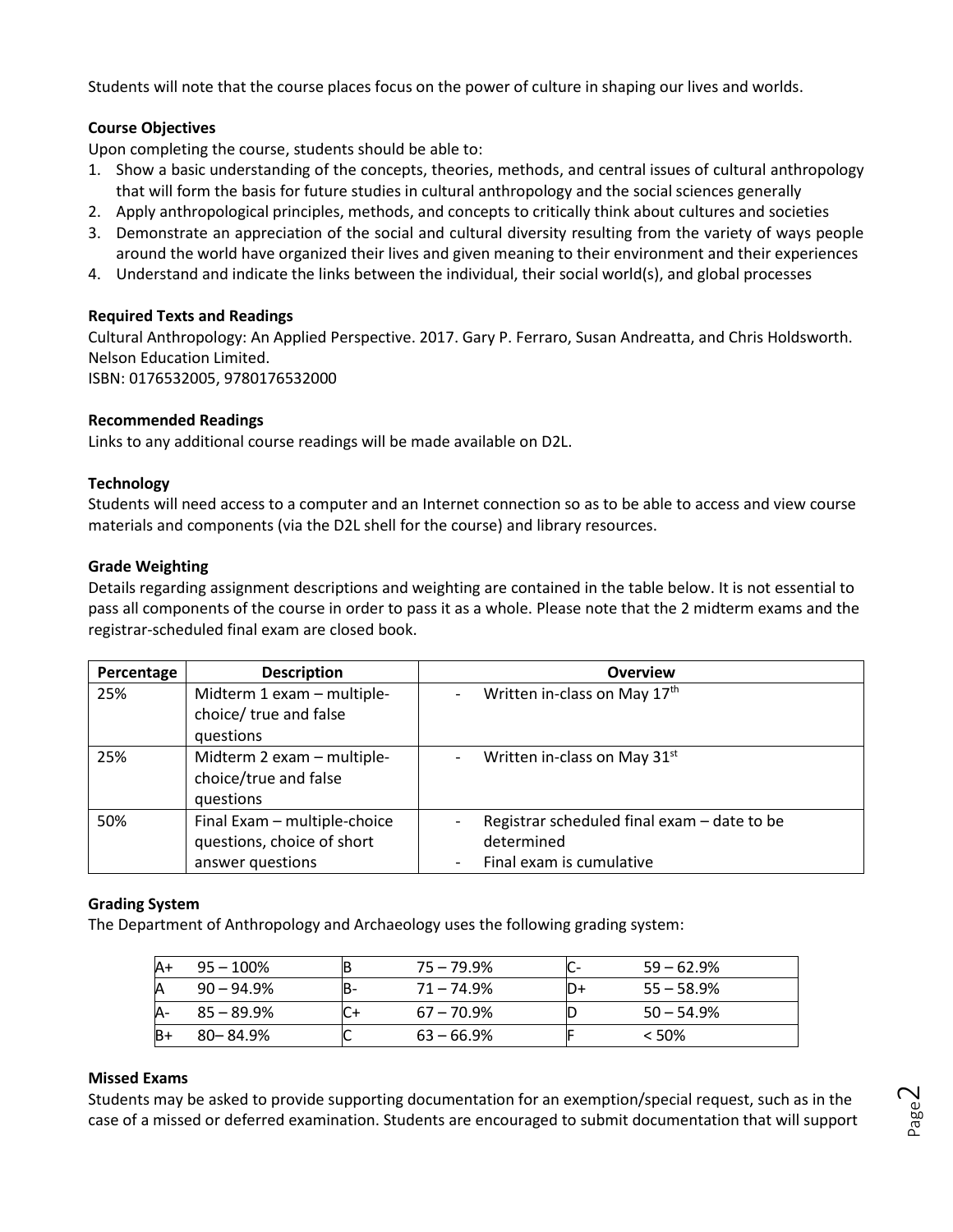their situation. Supporting documentation may be dependent on the reason noted in their personal statement/explanation provided to explain their situation. This could be medical certificate/documentation, references, police reports, invitation letter, a statutory declaration, etc. The decision to provide supporting documentation that best suits the situation is at the discretion of the student. Students cannot be required to provide specific supporting documentation, such as a medical note.

Students can make a Statutory Declaration as their supporting documentation (available at ucalgary.ca/registrar). This requires students to make a declaration in the presence of a Commissioner for Oaths. It demonstrates the importance of honest and accurate information provided and is a legally binding declaration. Several registered Commissioners for Oaths are available to students at no charge, on campus, please see ucalgary.ca/registrar.

Falsification of any supporting documentation will be taken very seriously and may result in disciplinary action through the Academic Discipline regulations or the Student Non-Academic Misconduct policy.

# **Please note: deferral of the registrar-scheduled final exam requires Registrar approval.**

Important links below:

- Reappraisal of Graded Term Work:<https://www.ucalgary.ca/pubs/calendar/current/i-2.html>
- Reappraisal of Final Grade:<https://www.ucalgary.ca/pubs/calendar/current/i-3.html>

## **Tentative Course Outline (may evolve to include guest speakers, additional films, etc.)**

| <b>Date</b>          | <b>Topic</b>                                                                                                             | <b>Reading</b>                                                         | Presenter |  |  |  |  |
|----------------------|--------------------------------------------------------------------------------------------------------------------------|------------------------------------------------------------------------|-----------|--|--|--|--|
| <b>Week One</b>      |                                                                                                                          |                                                                        |           |  |  |  |  |
| May 5 <sup>th</sup>  | Activity<br>What is anthropology?<br>Expectations<br>Course details                                                      | Chapter 1                                                              | Houser    |  |  |  |  |
| <b>Week Two</b>      |                                                                                                                          |                                                                        |           |  |  |  |  |
| May 10 <sup>th</sup> | Concept of culture<br>$\overline{\phantom{a}}$<br>History of anthropological<br>thought                                  | Chapter 2<br>Chapter 4<br>Miner - Body<br>Ritual among<br>the Nacirema | Houser    |  |  |  |  |
| May 12th             | Anthropological thought<br>(cont'd)<br>Research methods                                                                  | Chapter 4<br>Chapter 5                                                 | Houser    |  |  |  |  |
|                      | <b>Week Three</b>                                                                                                        |                                                                        |           |  |  |  |  |
| May 17th             | Midterm 1<br>$\overline{\phantom{a}}$<br>Language & communication<br>Watch: Ongka's Big Moka<br>$\overline{\phantom{a}}$ | Chapter 6                                                              | Houser    |  |  |  |  |
| May 19th             | Economic systems<br>$\overline{\phantom{a}}$<br>Marriage and family                                                      | Chapter 7<br>Chapter 8                                                 | Houser    |  |  |  |  |
| <b>Week Four</b>     |                                                                                                                          |                                                                        |           |  |  |  |  |
| May 24th             | Kinship and descent<br>Sex and gender<br>$\overline{\phantom{a}}$                                                        | Chapter 8<br>Chapter 9                                                 | Houser    |  |  |  |  |
| May 26th             | Indigenous peoples in<br>$\overline{\phantom{a}}$<br>Canada                                                              | $E$ rmine $-$<br><b>Ethical space</b>                                  | Houser    |  |  |  |  |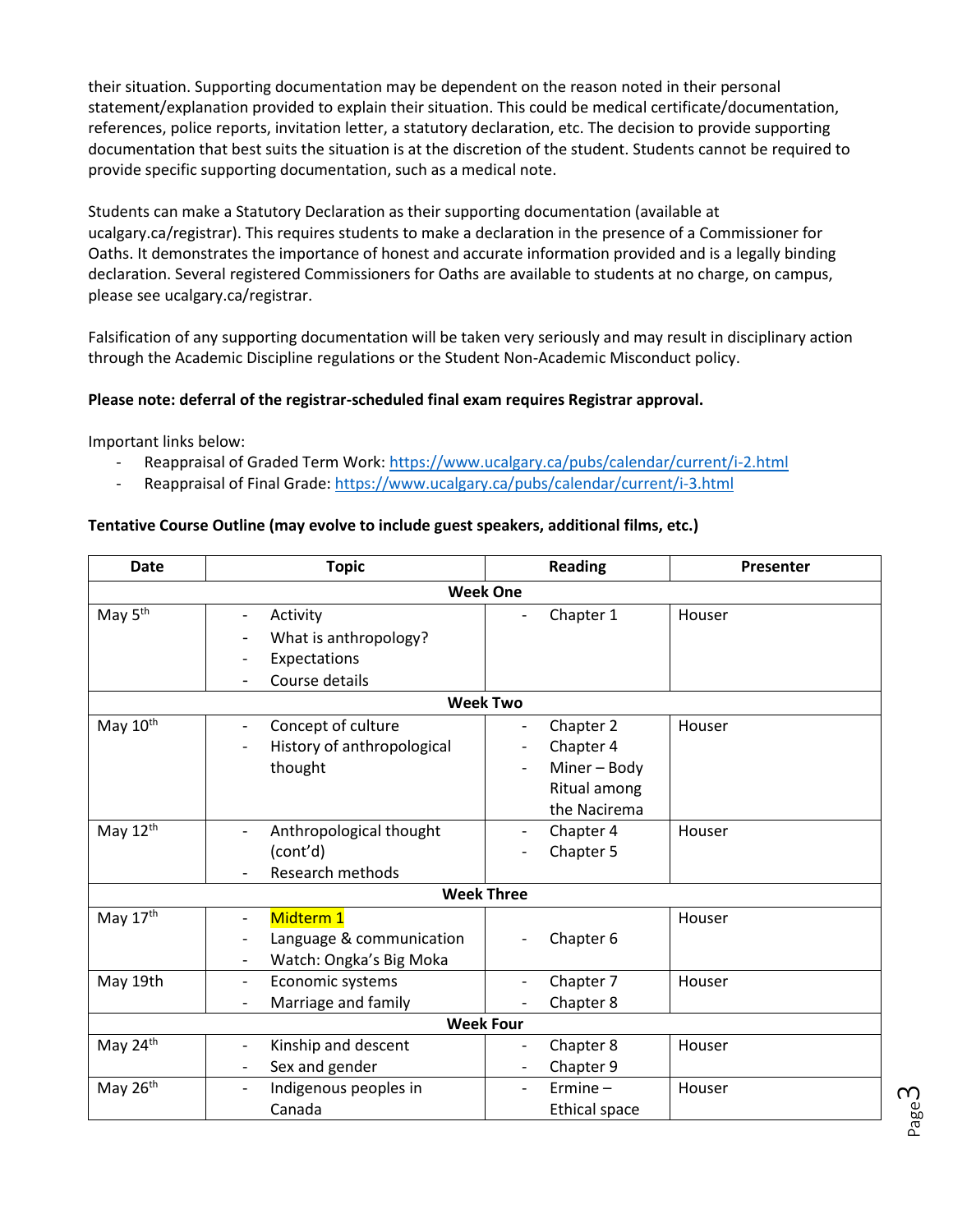|                       |                                                         | <b>Tuck and Yang</b>                   |        |  |  |  |
|-----------------------|---------------------------------------------------------|----------------------------------------|--------|--|--|--|
|                       |                                                         |                                        |        |  |  |  |
|                       |                                                         | Decolonization                         |        |  |  |  |
|                       |                                                         | is not a                               |        |  |  |  |
|                       |                                                         | metaphor                               |        |  |  |  |
| <b>Week Five</b>      |                                                         |                                        |        |  |  |  |
| May 31st              | Midterm 2<br>$\overline{\phantom{0}}$                   | Chapter 10<br>$\overline{\phantom{a}}$ | Houser |  |  |  |
|                       | Social stratification                                   | Geertz 'Deep                           |        |  |  |  |
|                       |                                                         | Play'                                  |        |  |  |  |
|                       |                                                         | Rosaldo - 'Grief                       |        |  |  |  |
|                       |                                                         | and the                                |        |  |  |  |
|                       |                                                         | Headhunter's                           |        |  |  |  |
|                       |                                                         | Rage'                                  |        |  |  |  |
| June 2nd              | Politics and social control<br>$\overline{\phantom{0}}$ | Chapter 11<br>$\overline{\phantom{a}}$ | Houser |  |  |  |
|                       |                                                         |                                        |        |  |  |  |
|                       |                                                         | <b>Week Six</b>                        |        |  |  |  |
| June 7 <sup>th</sup>  | Applied anthropology<br>$\overline{\phantom{a}}$        | Chapter 11                             | Houser |  |  |  |
|                       | Religion<br>$\overline{\phantom{a}}$                    | Chapter 3<br>$\overline{\phantom{a}}$  |        |  |  |  |
| June 9th              | Religion (cont'd)<br>$\overline{\phantom{a}}$           | Chapter 3<br>$\overline{\phantom{a}}$  | Houser |  |  |  |
|                       | Film: Secrets of the Tribe<br>$\overline{\phantom{a}}$  |                                        |        |  |  |  |
|                       |                                                         | <b>Week Seven</b>                      |        |  |  |  |
| June 14th             | Film wrap-up and discussion<br>$\overline{\phantom{a}}$ | Chapter 13<br>$\overline{\phantom{a}}$ | Houser |  |  |  |
|                       | <b>Ethics</b><br>$\qquad \qquad -$                      |                                        |        |  |  |  |
|                       | Art<br>$\qquad \qquad -$                                |                                        |        |  |  |  |
| June 16 <sup>th</sup> | Art (cont'd)<br>$\overline{\phantom{a}}$                | Chapter 13                             | Houser |  |  |  |
|                       | Modern world order                                      | Chapter 14                             |        |  |  |  |
|                       | Course summary & review<br>$\overline{\phantom{0}}$     |                                        |        |  |  |  |

# **Supplemental Information**

# **ACADEMIC ACCOMMODATIONS**

Students seeking an accommodation based on disability or medical concerns should contact Student Accessibility Services; SAS will process the request and issue letters of accommodation to instructors. For additional information on support services and accommodations for students with disabilities, visit [https://live](https://live-ucalgary.ucalgary.ca/student-services/access)[ucalgary.ucalgary.ca/student-services/access.](https://live-ucalgary.ucalgary.ca/student-services/access) Students who require an accommodation in relation to their coursework based on a protected ground other than disability should communicate this need in writing to their Instructor or the Department Head. The full policy on Student Accommodations is available at [https://www.ucalgary.ca/legal-services/university-policies-procedures/accommodation-students-disabilities](https://www.ucalgary.ca/legal-services/university-policies-procedures/accommodation-students-disabilities-procedure)[procedure.](https://www.ucalgary.ca/legal-services/university-policies-procedures/accommodation-students-disabilities-procedure)

## **ACADEMIC MISCONDUCT**

"Academic Misconduct" includes such things as cheating, falsification, plagiarism, unauthorized assistance, and failure to comply with exam regulations or an Instructor's expectations regarding conduct required of Students completing academic assessments. Students who participate in, or encourage the commission of, Academic Misconduct will be subject to disciplinary action which could include Probation, Suspension, or Expulsion from the University. For information on academic misconduct and its consequences, please see the University of Calgary Calendar at<https://www.ucalgary.ca/pubs/calendar/current/k-3.html>

Further support on academic integrity is available at: [https://ucalgary.ca/student-services/student](https://ucalgary.ca/student-services/student-success/learning/academic-integrity)[success/learning/academic-integrity](https://ucalgary.ca/student-services/student-success/learning/academic-integrity)